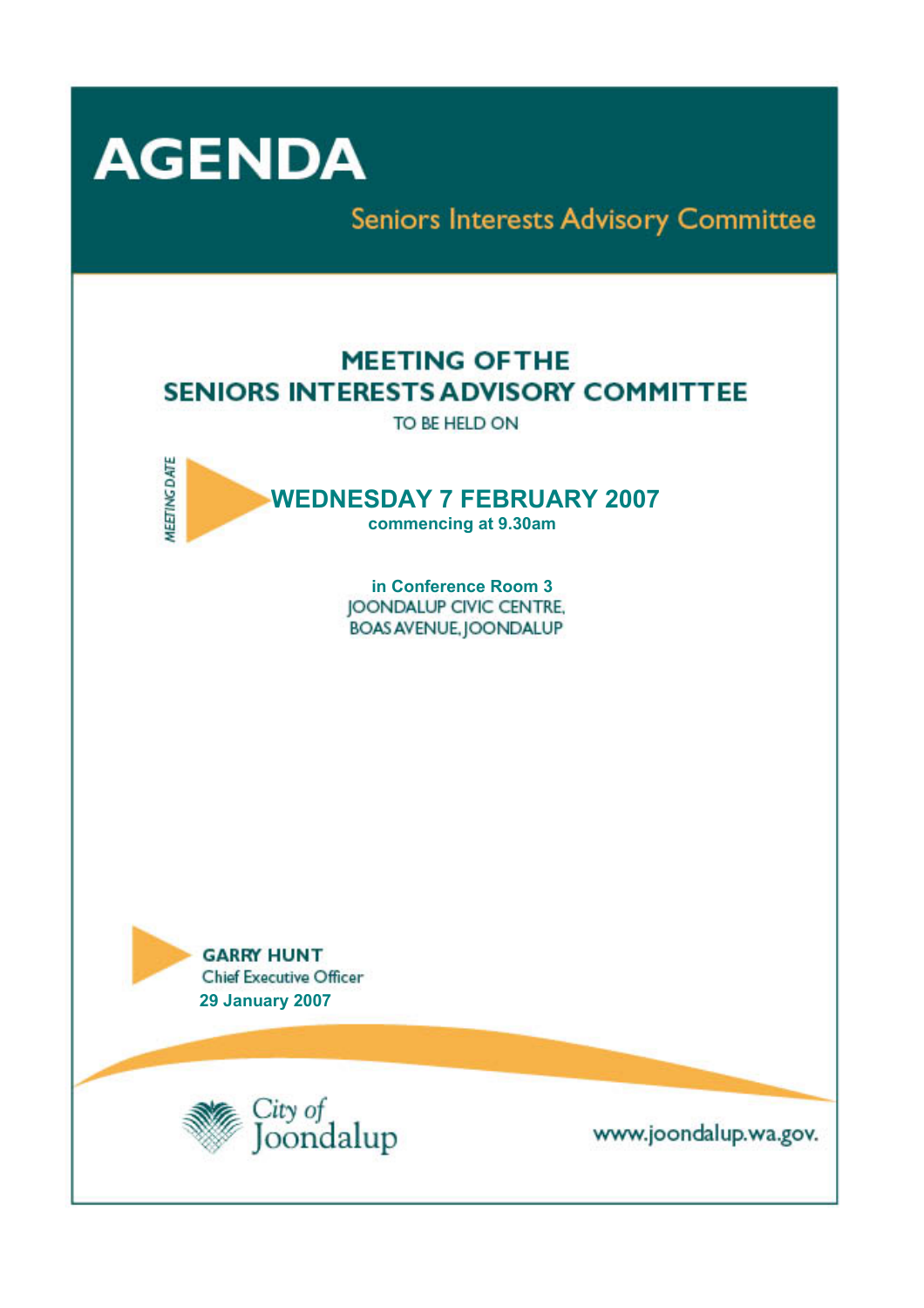# **CITY OF JOONDALUP**

Notice is hereby given that a meeting of the **SENIORS INTERESTS ADVISORY COMMITTEE** will be held in Conference Room 3, Joondalup Civic Centre, Boas Avenue, Joondalup on **WEDNESDAY 7 FEBRUARY 2007** commencing at **9.30am.** 

GARRY HUNT Chief Executive Officer **Joondalup** 29 January 2007 **Western Australia** 

# **AGENDA**

#### *Committee Members*

*Cr Richard Currie Cr Brian Corr Margaret March, Community Member Joy Coleman, Community Member Valerie Corey, Community Member Patricia Geary, Community Member Allyn Bryant, Association of Independent Retirees Helen Attrill, Industry Representative Kevan Rogerson, Industry Representative Vacant* 

#### *Terms of Reference*

- ¾ *To oversee the strategic coordination of all seniors' issues across Council.*
- ¾ *To provide advice to Council to ensure that the concerns of seniors are adequately represented in the City's planning processes and the strategic directions being developed for older people across the City.*

**DECLARATION OF OPENING** 

**APOLOGIES/LEAVE OF ABSENCE**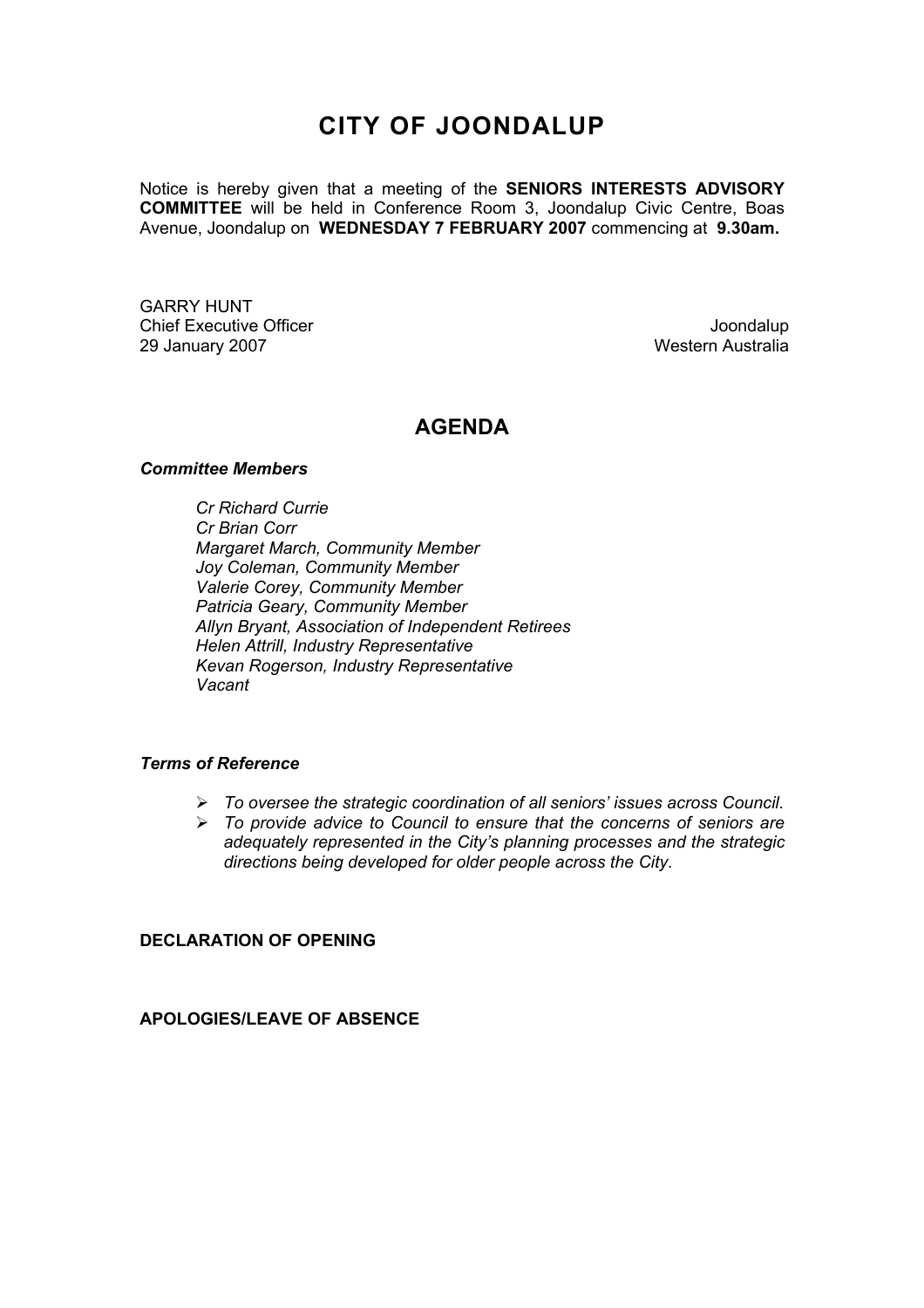#### **ELECTION OF PRESIDING PERSON**

*Following the resignation of Ms Sharleen Mann, a vacancy exists for the position of Presiding Person on the Seniors Interests Advisory Committee. Under Section 5.12 of the Local Government Act 1995 the committee is required to appoint a presiding person as the first item of business. Schedule 2.3 of the Act requires the Chief Executive Officer to preside. Nominations for the position of presiding person are to be given to the Chief Executive Officer in writing, with the vote to be conducted by ballot.* 

# **CONFIRMATION OF MINUTES**

#### MEETING OF THE SENIORS INTERESTS ADVISORY COMMITTEE HELD ON 4 OCTOBER 2006

At the meeting of the Seniors Interests Advisory Committee meeting held on 6 December 2006, it was resolved that:

"consideration of the minutes of the meeting of the Seniors Interests Advisory Committee held on 4 October 2006 be deferred pending clarification".

This need for clarification of the 4 October 2006 minutes was required as a result of a query raised at the Council meeting held on 21 November 2006, as to the membership of the Seniors Interest Advisory Committee and its quorum. The minutes were subsequently amended to better reflect membership, and submitted to the Council meeting held on 12 December 2006 for noting.

# **RECOMMENDATION**

**That the minutes of the meeting of the Seniors Interests Advisory Committee held on 4 October 2006 be confirmed as a true and correct record.** 

# **MINUTES OF THE SENIORS INTERESTS ADVISORY COMMITTEE HELD ON 6 DECEMBER 2006**

#### **RECOMMENDATION**

**That the minutes of the meeting of the Seniors Interests Advisory Committee held on 6 December 2006 be confirmed as a true and correct record, subject to a correction to "Announcements by the Presiding Person Without Discussion", to read:** 

**"Sharleen Mann advised that she has tendered her resignation from** *the Seniors Advisory Committee* **and consequently this will be her final meeting".** 

**ANNOUNCEMENTS BY THE PRESIDING PERSON WITHOUT DISCUSSION** 

**DECLARATIONS OF INTEREST**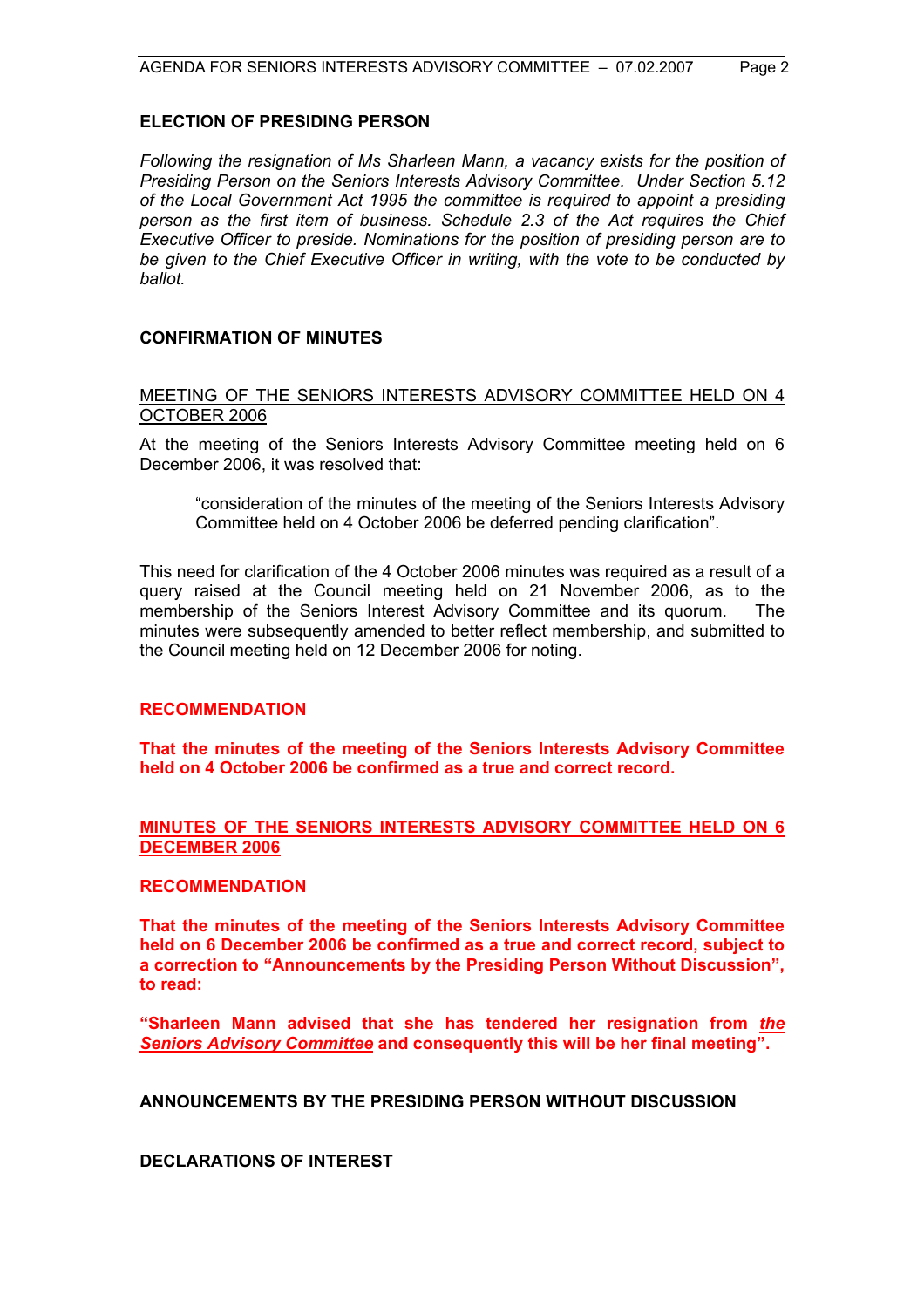# **IDENTIFICATION OF MATTERS FOR WHICH THE MEETING MAY SIT BEHIND CLOSED DOORS**

# **PETITIONS AND DEPUTATIONS**

# **REPORTS**

| Item 1            | Review of Seniors Plan 2004 - 2008: Seniors<br><b>Interests Advisory Committee Consultation</b> | Page 4  |
|-------------------|-------------------------------------------------------------------------------------------------|---------|
| Item <sub>2</sub> | Proposed Activities Budget and Name for 2007<br><b>Seniors Event</b>                            | Page 8  |
| Item <sub>3</sub> | <b>Seniors Interests Advisory Committee Vacancy</b>                                             | Page 12 |
|                   | <b>MOTIONS OF WHICH PREVIOUS NOTICE HAS BEEN GIVEN</b>                                          |         |

**REQUESTS FOR REPORTS FOR FUTURE CONSIDERATION** 

**CLOSURE**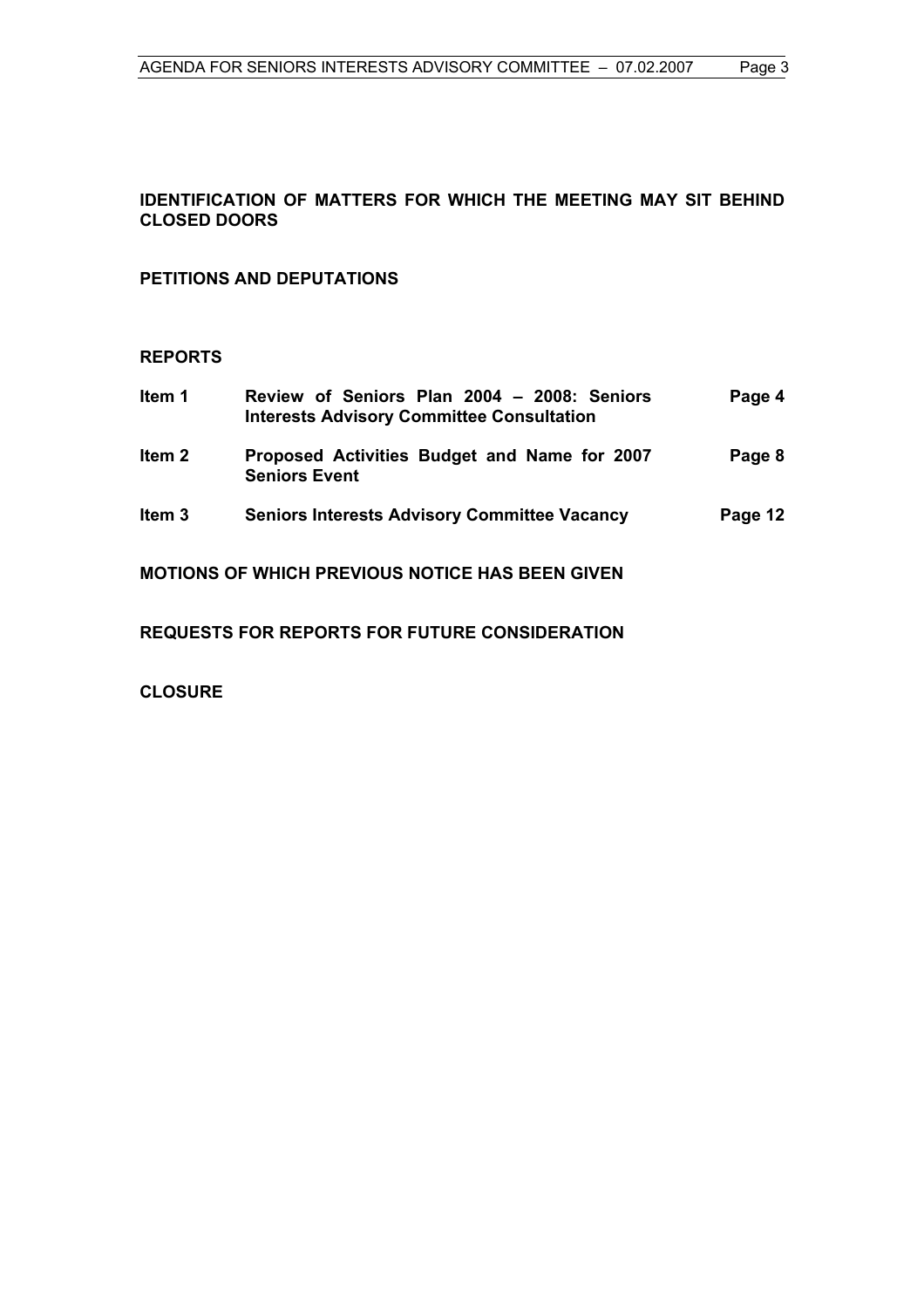# **ITEM 1 REVIEW OF SENIORS PLAN 2004 – 2008: SENIORS INTERESTS ADVISORY COMMITTEE CONSULTATION**

**WARD:** All

**RESPONSIBLE** Mr Clayton Higham **DIRECTOR:** Planning and Community Development

#### **PURPOSE**

To provide the Seniors Interests Advisory Committee (SIAC) with information about the consultation which will be undertaken with the Committee as part of the review of the Seniors Plan 2004 – 2008.

#### **EXECUTIVE SUMMARY**

The Seniors Plan was developed to guide the City in its work with seniors and is required as listed in the Plan to be reviewed every three years. The SIAC is integral to the review process as its objective is to ensure that seniors' concerns are adequately represented in planning and strategic processes being developed by the City for older people.

*It is recommended that the Seniors Interests Advisory Committee undertakes the "Review of the Seniors Plan 2004 - 2008: Seniors Interests Advisory Committee Consultation" in accordance with the proposed consultation framework.* 

#### **BACKGROUND**

The table below outlines a framework for the comprehensive review of the seniors Plan. It includes a timeline, stakeholder groups, consultation method and comments.

| Timeline         | <b>Stakeholder</b><br>Group                                                                             | Method                                                                                                                      | <b>Comment</b>                                                                                                                                     |
|------------------|---------------------------------------------------------------------------------------------------------|-----------------------------------------------------------------------------------------------------------------------------|----------------------------------------------------------------------------------------------------------------------------------------------------|
| February<br>2007 | <b>SIAC</b>                                                                                             | Workshop                                                                                                                    | The SIAC will review the Plan<br>in its current format                                                                                             |
| May 2007         | March to Seniors Groups in<br>the community<br>Senior<br>i.e.<br>Citizens<br>Clubs,<br>Probus Clubs etc | Awareness<br>raising on issues<br>that impact<br>on<br>seniors<br><b>Focus Groups</b><br><b>Workshops</b><br>Questionnaires | Workshops to be facilitated<br>suitably<br>qualified<br>by<br>personnel.<br>Workshops to be held in<br>different locations in<br>the<br>community. |

#### *Consultation Framework*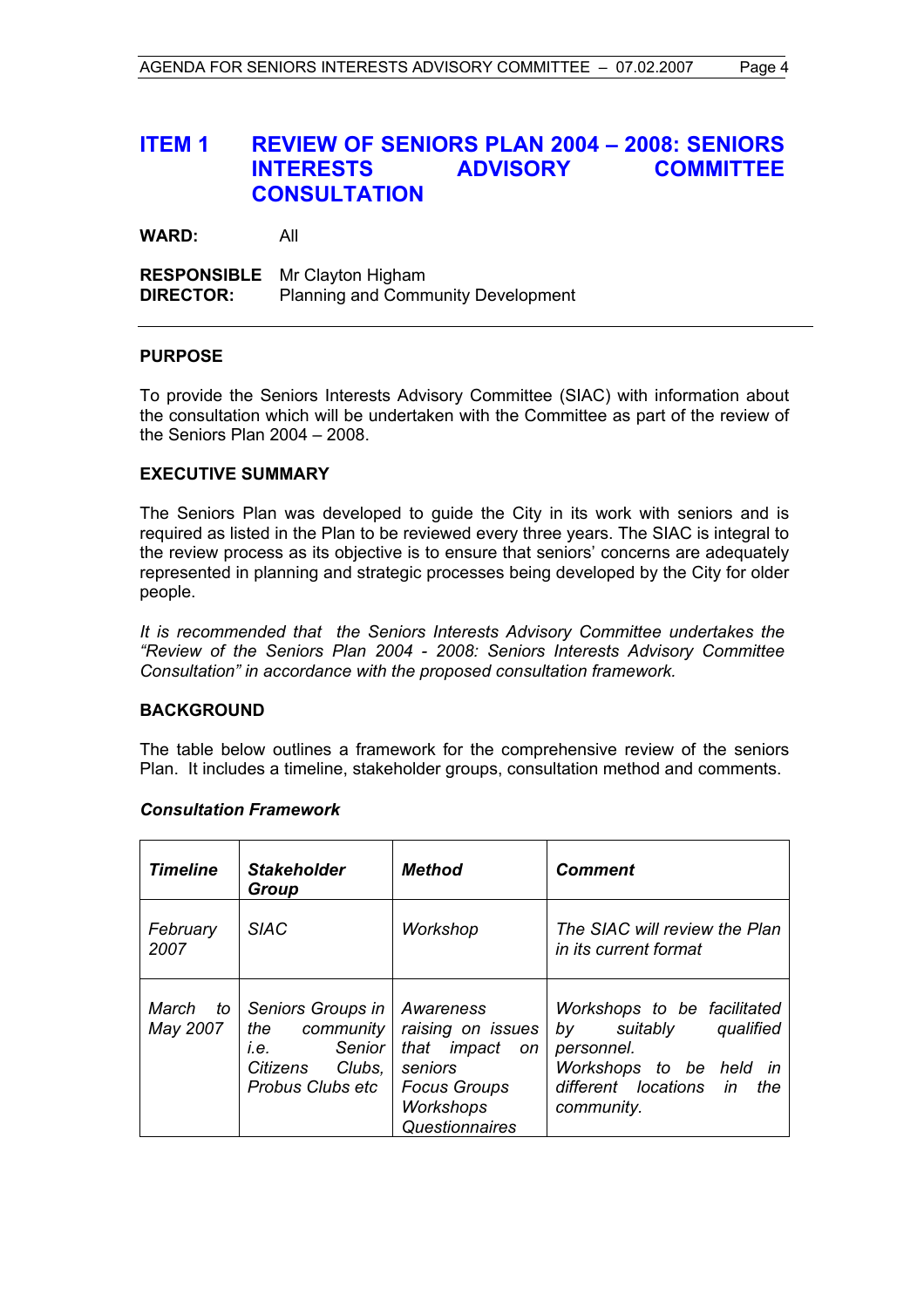| March to<br>May 2007 | Service providers,<br>government and<br>peak agencies | <b>Focus Groups</b><br><b>Workshops</b><br>Questionnaires | Groups could be clustered<br>into geographic regions                        |
|----------------------|-------------------------------------------------------|-----------------------------------------------------------|-----------------------------------------------------------------------------|
| March to<br>May 2007 | Individual seniors<br>in the community                | Telephone/mail<br>survey                                  | Questions targeted to identify<br>future needs as well as<br>review of Plan |
| June 2007            |                                                       | Report<br>preparation                                     | Officers will prepare<br>the<br>report for Council                          |

# **DETAILS**

A trained facilitator from the City will facilitate a consultation session with the SIAC, which will enable the SIAC to participate in a consultation process that will be meaningful, effective and useful for the Committee, senior members of the community and the City.

This consultation will:

- Identify the strengths and limitations of the Seniors Plan 2004 2008;
- Provide an opportunity for Committee members to contribute their knowledge, expertise and ideas for the new Plan;
- Produce an outcome that includes the identification of issues and strategies for contribution towards the development of a new Plan that reflects and incorporates contemporary concepts and trends whilst acknowledging any uniquely local issues and concerns.

#### **Link to Strategic Plan:**

The Seniors Plan is directly linked to the following key focus areas of the City's Strategic Plan - Community Wellbeing

Outcome:

The City of Joondalup is recognised globally as a community that values and facilitates Lifelong Learning

Outcome:

The City of Joondalup provides social opportunities that meet community needs

Objective 1.3:

To continue to provide services that meet changing needs of a diverse and growing community

Strategy 1.3.1

Provide leisure and recreational activities aligned to community expectations, incorporating innovative opportunities for today's environment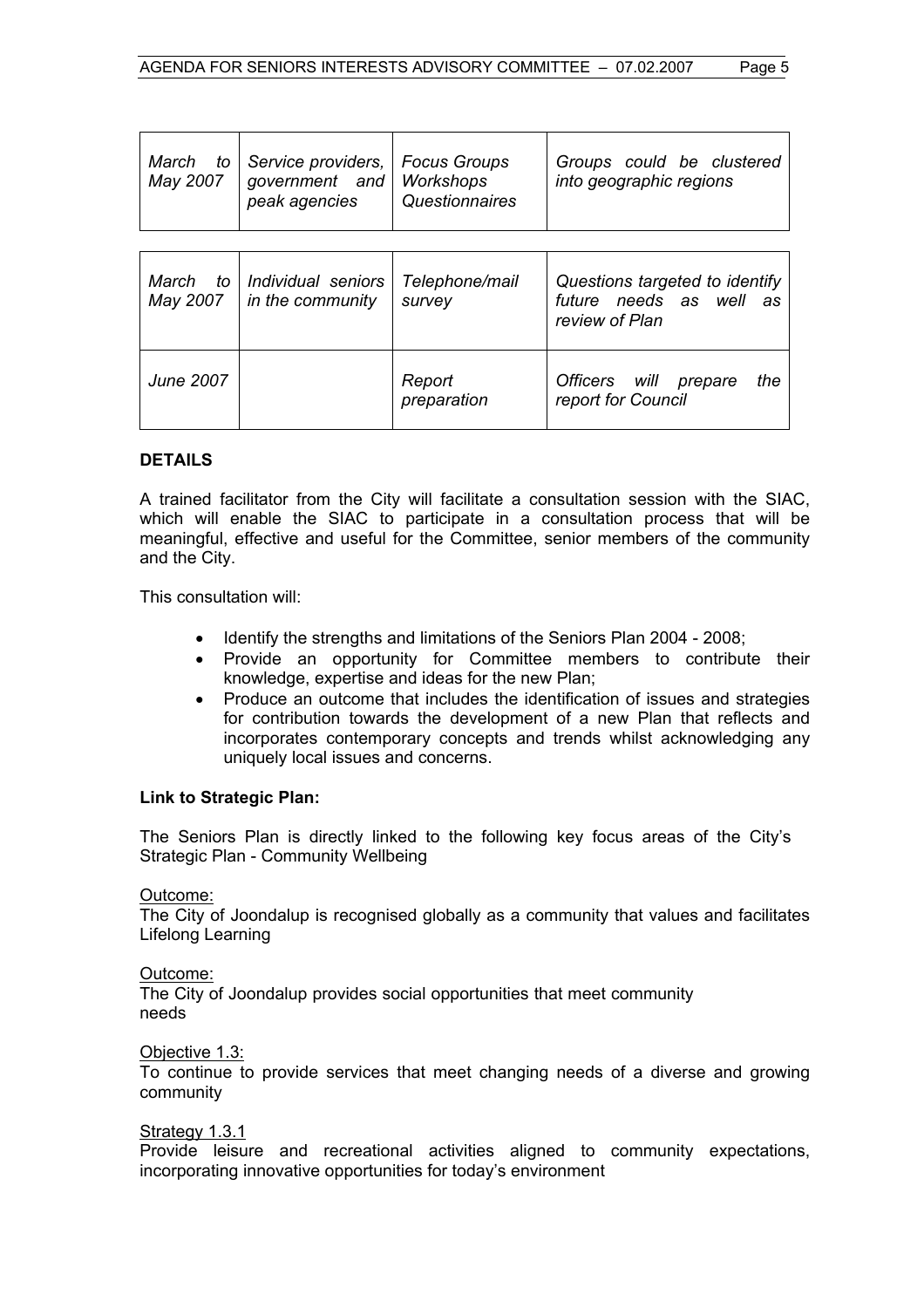**Strategy 1.3.2:** Provide quality of life opportunities for all community members

Strategy 1.3.3: Provide support, information and resources

Outcome: The City of Joondalup is a safe and healthy environment

# **Legislation – Statutory Provisions:**

Not applicable

#### **Risk Management considerations:**

The City has an ageing population and by implementing the tasks of the Seniors Plan, it is implementing measures that will benefit residents now and in the future, as well as assisting in preventing relevant issues from escalating.

#### **Financial/Budget Implications:**

Budget Amount: \$ 2000

Associated costs of the review will include advertising and printing of posters and pamphlets to promote the review to community members. Funds have been allocated in the 2006/07 budget to assist with the implementation of the Seniors Plan.

Any future initiatives that are to be undertaken by the City as a result of their inclusion in the Seniors Plan would need to seek funding approval through normal Council budget allocation processes.

#### **Policy Implications:**

The existing policies that are deemed to have the most impact on seniors are –

- Access and inclusion (access to community facilities and public space: overcoming barriers that could prevent participation in community activities)
- Rates (reduced rates for seniors)
- Fees and Charges (reduced fees for seniors for some services)
- Use of community facilities (accommodation provided free of charge to seniors groups under the "subsidised use" policy).

#### **Regional Significance:**

Not Applicable

#### **Sustainability implications:**

Not Applicable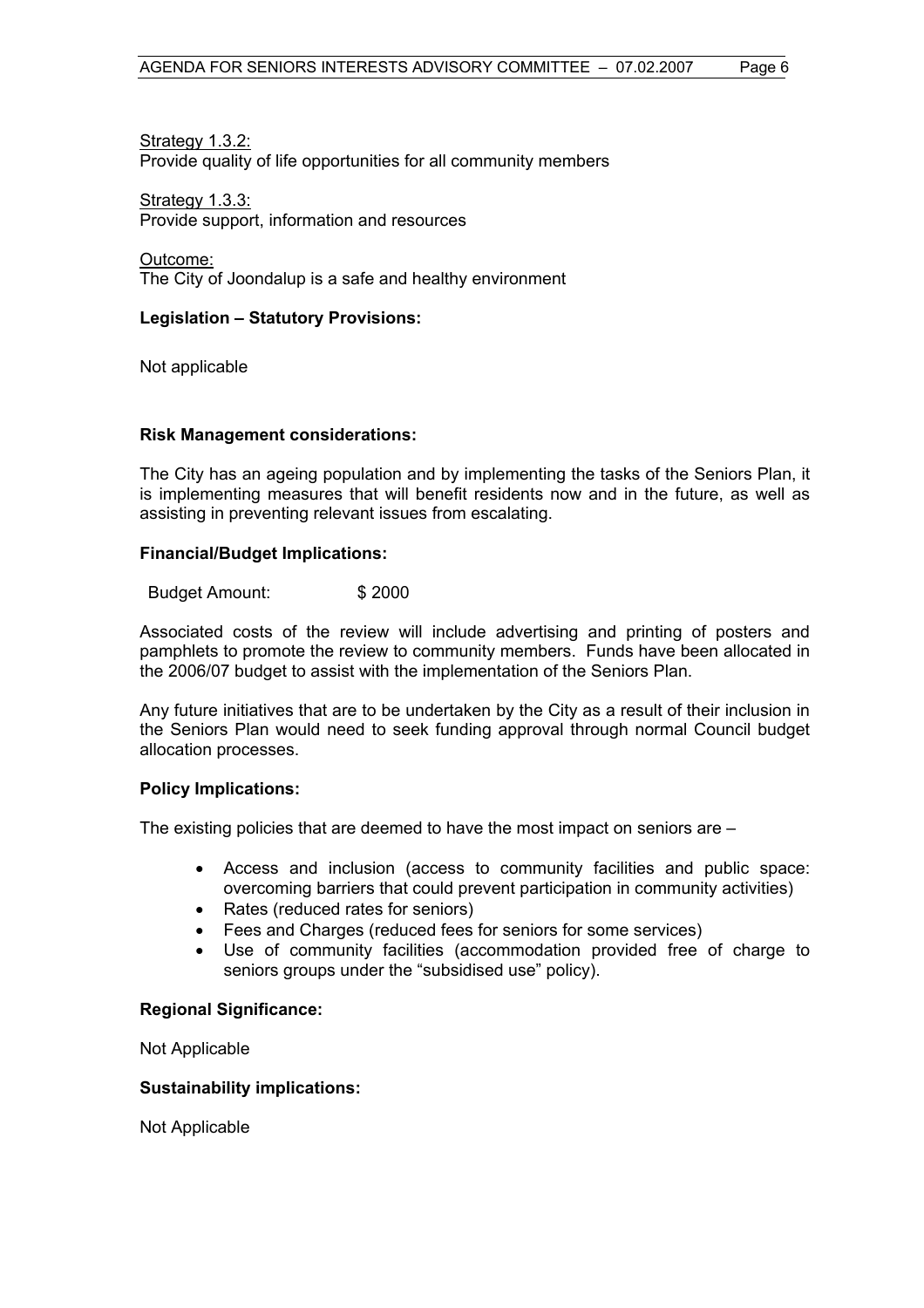# **Consultation:**

A consultation plan has been developed to ensure that the Plan captures current issues, trends and concerns.

# **COMMENT**

The SIAC consultation is the first component of a community-wide consultation process designed to review the Seniors Plan 2004 –2008. Additionally, a reviewed Plan, delivered after wide consultation, will provide the City with a working document, aligned with other components of the Community Development Strategy.

# **ATTACHMENTS**

Attachment 1 - Seniors Plan 2004 -2008

# **VOTING REQUIREMENTS**

Simple Majority

#### **RECOMMENDATION:**

**That the Seniors Interests Advisory Committee UNDERTAKES the "Review of the Seniors Plan 2004 - 2008: Seniors Interests Advisory Committee Consultation" in accordance with the proposed consultation framework.** 

*Appendix 1 refers*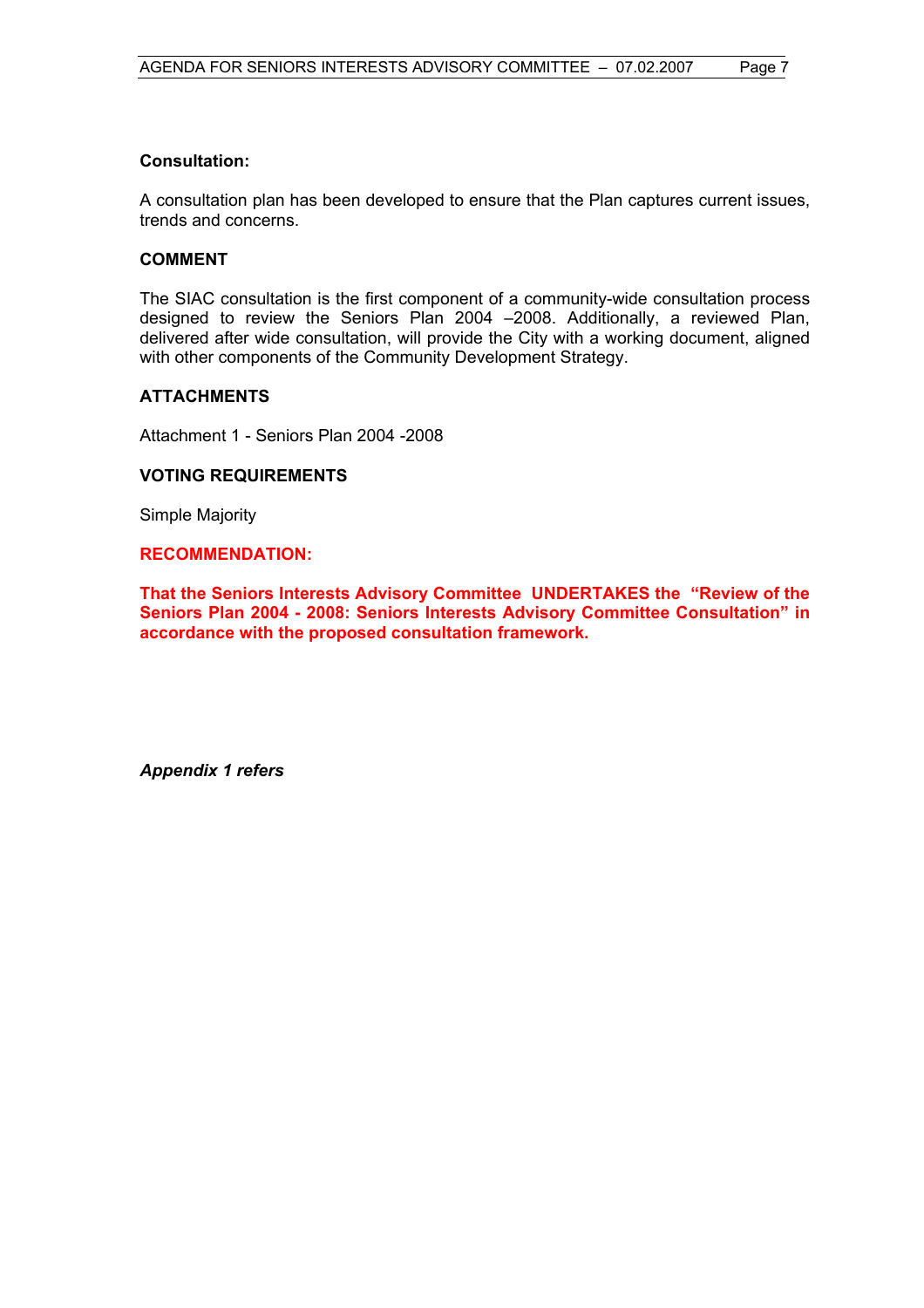# **ITEM 2 PROPOSED ACTIVITIES BUDGET AND NAME FOR 2007 SENIORS EVENT**

**WARD:** All

**RESPONSIBLE** Mr Clayton Higham **DIRECTOR:** Planning and Community Development

#### **PURPOSE**

To seek the endorsement of the Seniors Interests Advisory Committee (SIAC) for the proposed activities budget and name for the City's 2007 Seniors Event.

#### **EXECUTIVE SUMMARY**

A seniors' event will be held in 2007, reflecting the objectives of the Seniors Plan 2004 – 2008 to hold an annual seniors event for residents of the City. The event will continue to promote the principles of holistic positive active ageing, with a theme, activities and a name complementing this concept.

*It is recommended that the Seniors Interests Advisory Committee:* 

- *1 NOTES the report on the proposed activities budget for the 2007 Seniors Event;*
- *2 NOTES the suggested names for the 2007 Seniors Event:*
- *3 ENDORSES a name for the 2007 seniors event from suggestions offered or recommends another appropriate name.*

# **BACKGROUND**

In 2004 the inaugural seniors event The "Live Life Festival: A Regional Event for Seniors" was held by the City. This event took place between 15 – 20 November 2004.

"Living Now: A Seminar for Seniors" was the second annual seniors event, held in a single venue over one day, 30 June 2005.

The third annual seniors event "Seniors: This is Your Life" was held during the week 11- 15 September 2006.Members of the SIAC Committee were involved in the organising committee.

#### **DETAILS**

It is proposed that the 2007 event will continue to promote the principles of positive active ageing.

In 2007 the focus will again be on forming collaborative relationships, promoting existing City programs as well as involving external stakeholders.

#### **Proposed Activities Budget**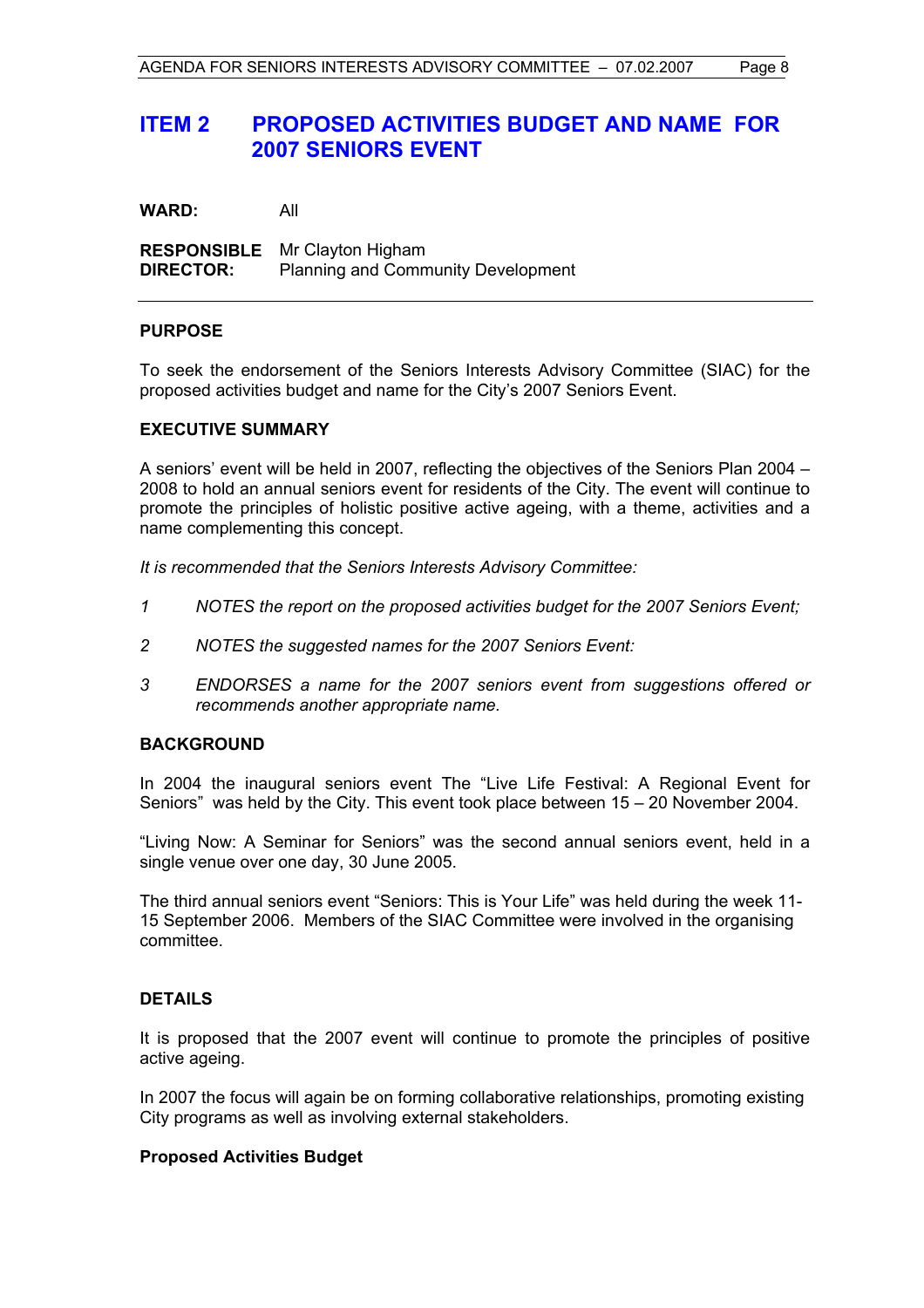| <b>Proposed Activities</b>                                                                                                                                                                                    | <b>Estimated Budget</b> |  |
|---------------------------------------------------------------------------------------------------------------------------------------------------------------------------------------------------------------|-------------------------|--|
| <b>Welcome to Country</b>                                                                                                                                                                                     | \$250                   |  |
| Event Patron / Facilitator or Star Attraction - to be determined                                                                                                                                              | \$2000                  |  |
| Professional Entertainer/s and / or presenters – to be                                                                                                                                                        | \$1500                  |  |
| determined                                                                                                                                                                                                    |                         |  |
| Sabrina Hahn                                                                                                                                                                                                  | \$1200                  |  |
| Advertising                                                                                                                                                                                                   | \$1000                  |  |
| Hire of Photographer                                                                                                                                                                                          | \$500                   |  |
| Refreshments                                                                                                                                                                                                  | \$300                   |  |
| Hire of sound equipment                                                                                                                                                                                       | \$500                   |  |
| Internal printing programs & posters                                                                                                                                                                          | \$350                   |  |
| Entertainment (unpaid) - to be determined                                                                                                                                                                     | no cost                 |  |
| TAFE Pavillion Restaurant Seniors Special Lunch                                                                                                                                                               | no cost                 |  |
| <b>Police Academy Tours</b>                                                                                                                                                                                   | no cost                 |  |
| Centrelink Seminars - to be determined                                                                                                                                                                        | no cost                 |  |
| Library Activities - to be determined                                                                                                                                                                         | <b>TBA</b>              |  |
| Leisure & Recreation Activities - to be determined                                                                                                                                                            | TBA                     |  |
| Culture & Art Activities - to be determined                                                                                                                                                                   | <b>TBA</b>              |  |
| Collaborative partnerships with existing agencies / groups to<br>showcase established activities or programs for seniors or to<br>develop & provide activities specifically for event $-$ to be<br>determined | <b>TBA</b>              |  |
| Total estimated known costs to date                                                                                                                                                                           | \$7600                  |  |

# **Suggested Names for 2007 Seniors Event**

It is suggested that a name be chosen from those provided, or another as identified during the meeting, that follows the theme of previous seniors events, which has promoted positive active ageing.

- Growing Older, Growing Bolder
- SOS: Seniors of Substance
- Ageing: Imagine the Possibilities
- Your Life, Your Journey, Your Choices!
- Age with Attitude
- Live Out Loud: Age with Attitude
- Age with Attitude: Living out Loud
- Now that I'm grown up, what shall I do?
- Life is a Garden: Grow Yourself
- Life is a Garden: Enjoy the Seasons
- The Garden of Life: Grow Your Own
- Age Don't Fade: Colour Your Life
- Explore, Create, Experience Life
- Say Yes to Ageing & Living Life!
- The Art of Ageing.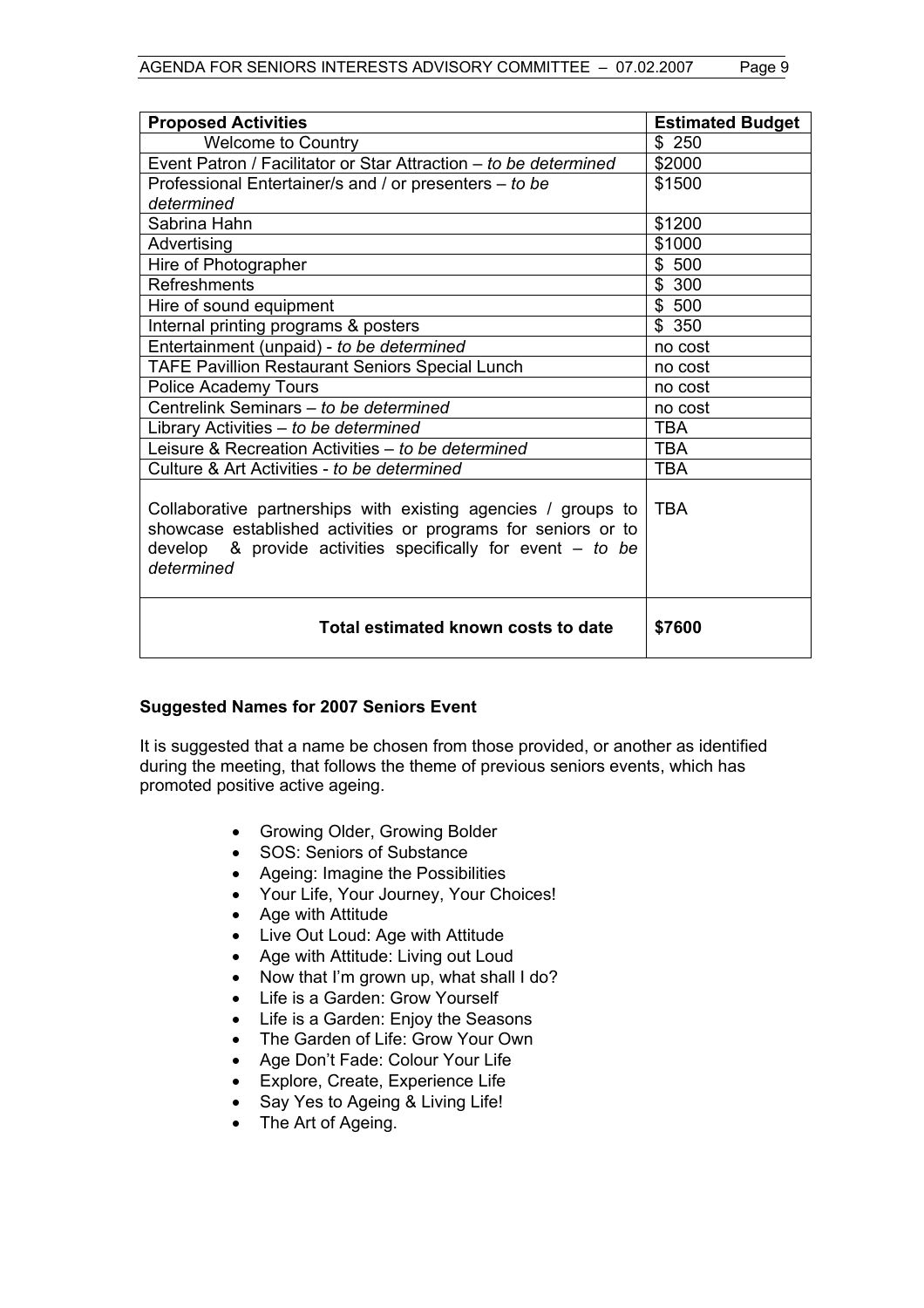- Celebrate Ageing with Confidence & Purpose
- Act Your Age: Whatever That Means

# **Link to Strategic Plan:**

The seniors' event is directly linked to the following key focus areas of the City's Strategic Plan

Community Wellbeing

Outcome:

The City of Joondalup is recognised as a community that values and facilitates Lifelong Learning

Objective 1.1:

To develop, provide and promote a diverse range of lifelong learning opportunities

Outcome:

The City of Joondalup provides social opportunities that meet community needs

Objective 1.3:

To continue to provide services that meet changing needs of a diverse and growing community

Strategy 1.3.1:

Provide leisure and recreational activities aligned to community expectations, incorporating innovative opportunities for today's environment

Strategy 1.3.2:

Provide quality of life opportunities for all community members

#### **Legislation – Statutory Provisions:**

Not Applicable

#### **Budget Implications:**

\$5,000 was allocated in the 2006/2007 budget to enable the City to host a seniors event.

Further planning will be undertaken and will form part of a budget submission for the 2007/2008 budget. This increase will be subject to the usual City budget processes and cannot be confirmed until final budget approval as given in June/July 2007.

#### **Regional Significance:**

Not Applicable

#### **Sustainability implications:**

Not Applicable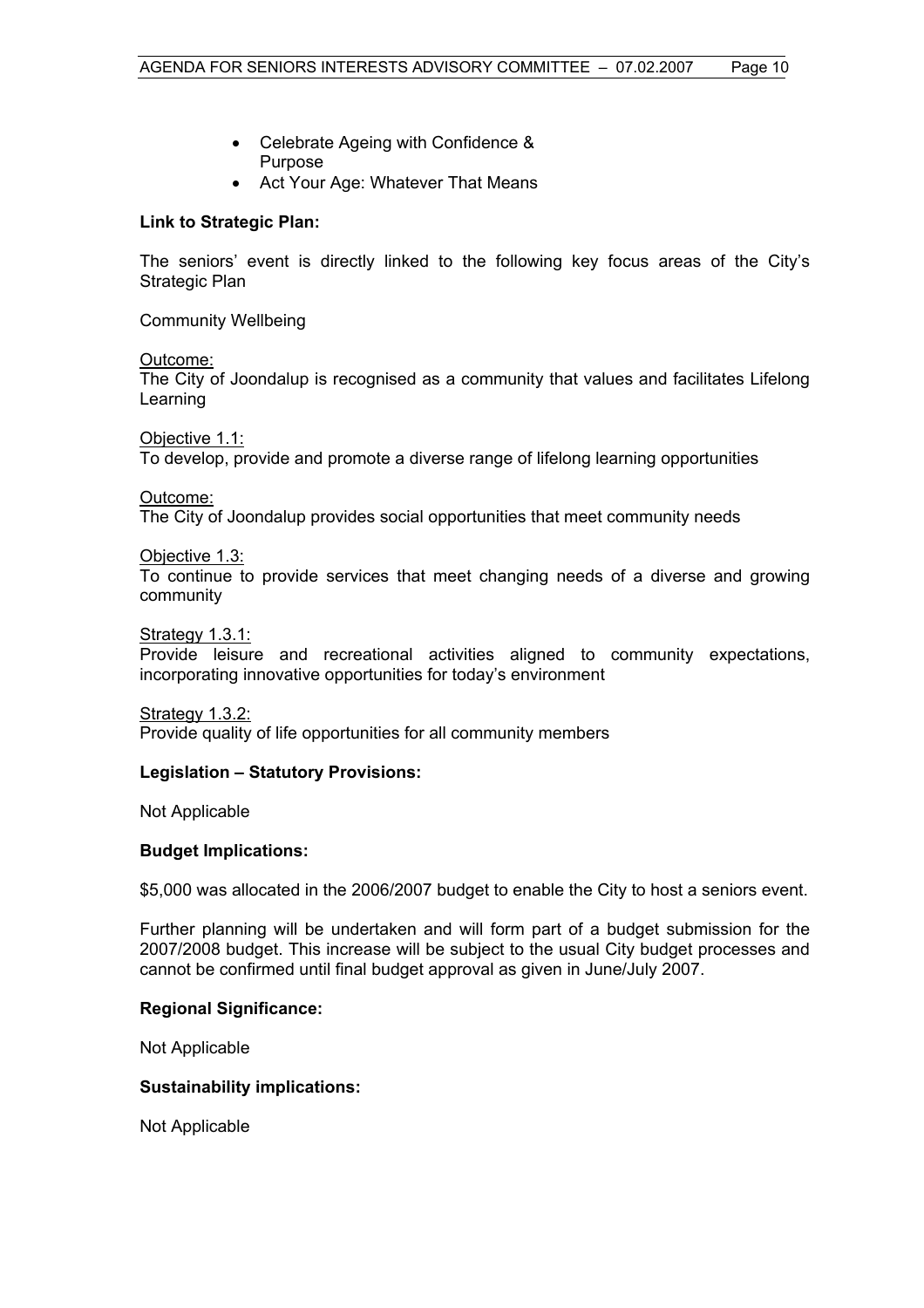# **COMMENT**

The City's seniors events provide excellent opportunities for the City and includes opportunities to engage with seniors in the community through the provision of events and activities which promote positive active ageing and wellbeing; facilitating connections, links and relationships with the community; and enabling the development and building of collaborative partnerships with groups, agencies, and service providers.

# **ATTACHMENTS**

Not Applicable

# **VOTING REQUIREMENTS**

Simple Majority

# **RECOMMENDATION**

**That the Seniors Interests Advisory Committee:** 

- **1 NOTES the report on the proposed activities budget for the 2007 Seniors Event;**
- **2 NOTES the suggested names for the 2007 Seniors Event:**
- **3 ENDORSES a name for the 2007 seniors event from suggestions offered or chooses another appropriate name.**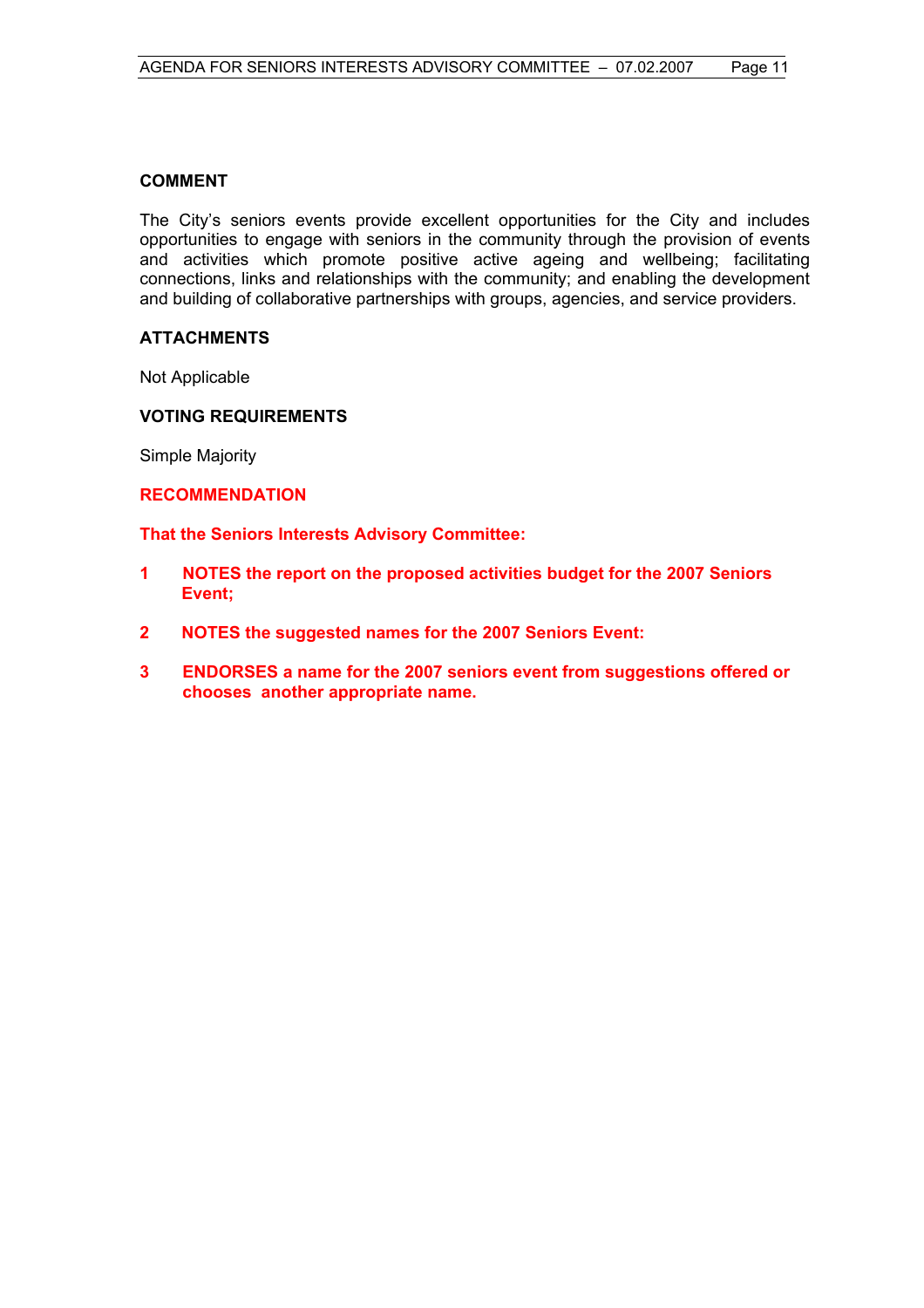# **ITEM 3 SENIORS INTERESTS ADVISORY COMMITTEE VACANCY**

**WARD:** All

**RESPONSIBLE** Mr Clayton Higham **DIRECTOR:** Planning and Community Development

# **PURPOSE**

To provide the Seniors Interests Advisory Committee (SIAC) with information, regarding the "industry representative" vacancy including the process to be undertaken to fill that vacancy.

# **EXECUTIVE SUMMARY**

This report details information about the process to be undertaken to fill the SIAC vacancy created by the recent resignation of an "industry representative" Committee member. The process to recruit an appropriate representative will include widespread networking and advertising to encourage nominations for the position.

*It is recommended that the Seniors Interests Advisory Committee NOTES the information provided about the "industry representative" vacancy and the process to be undertaken to fill that vacancy.*

#### **BACKGROUND**

The SIAC Terms of Reference, outlining the membership, terms of appointment and vacancies of the Committee is provided at Attachment 1.

# **DETAILS**

The current Committee vacancy has been created by the resignation of "industry" representative Sharleen Mann who is employed by Silver Chain.

Nominations to fill the vacancy will be sought from appropriate organisations that provide services to seniors.

Throughout January 2007, the City will undertake the following:

- Advertise the SIAC vacancy in the Community Newspaper;
- Widely distribute a SIAC vacancy advertisement through electronic mailing "industry" networks;
- Make contact with any agency identified as appropriate to approach regarding interest in nominating an expression of interest.

At the SIAC meeting of 7 February, information will be provided on the outcome of the process undertaken, including the receipt of any nominations expressing interest in joining the Committee as an "industry" representative.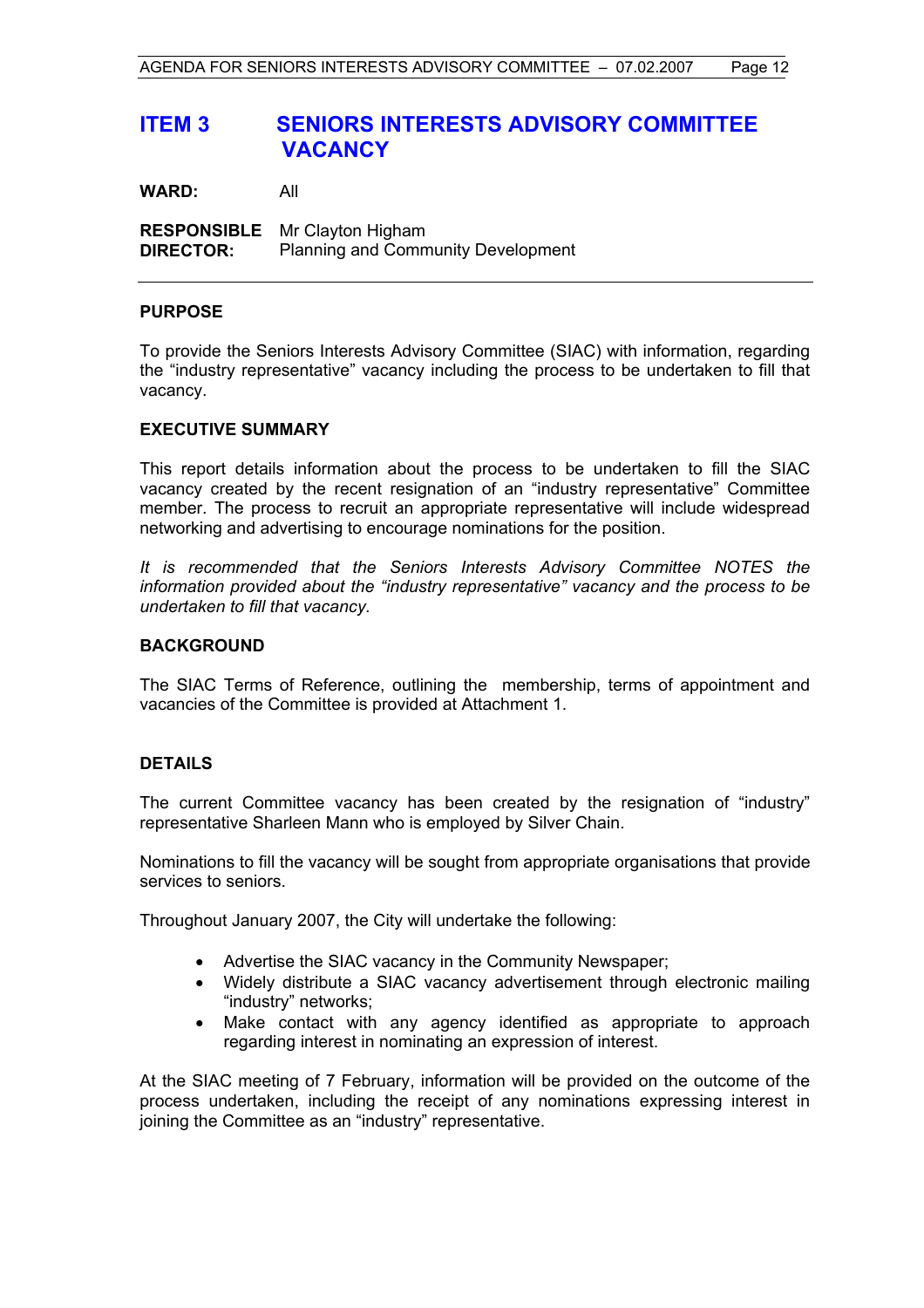# **Link to Strategic Plan:**

The SIAC is linked to the Strategic Plan through the following:

Community Wellbeing

Outcome:

The City of Joondalup provides social opportunities that meet community needs

Objective 1.3: To continue to provide services that meet changing needs of a diverse and growing community

Strategy 1.3.2: Provide quality of life opportunities for all community members

Strategy 1.3.3: Provide support, information and resources

City Development

Outcome: The City of Joondalup recognises the changing demographic needs of the community

Objective 3.3 To continue to meet changing demographic needs

Strategy 3.3.2 Integrate plans to support community and business development

Organisational development

Outcome: The City of Joondalup is an interactive community

Objective 4.3 To ensure the city responds to and communicates with the community

Strategy 4.3.1: Provide effective and clear community consultation

Objective 4.3.2 Provide accessible community information

# **Legislation – Statutory Provisions:**

The SIAC is a Council Committee; therefore membership needs to be endorsed by Council. The Committee's Terms of Reference require that the tenure of the Committee be for a period of two years and that the two-year period coincide with the election cycle of the elected Council.

#### **Risk Management considerations:**

Not Applicable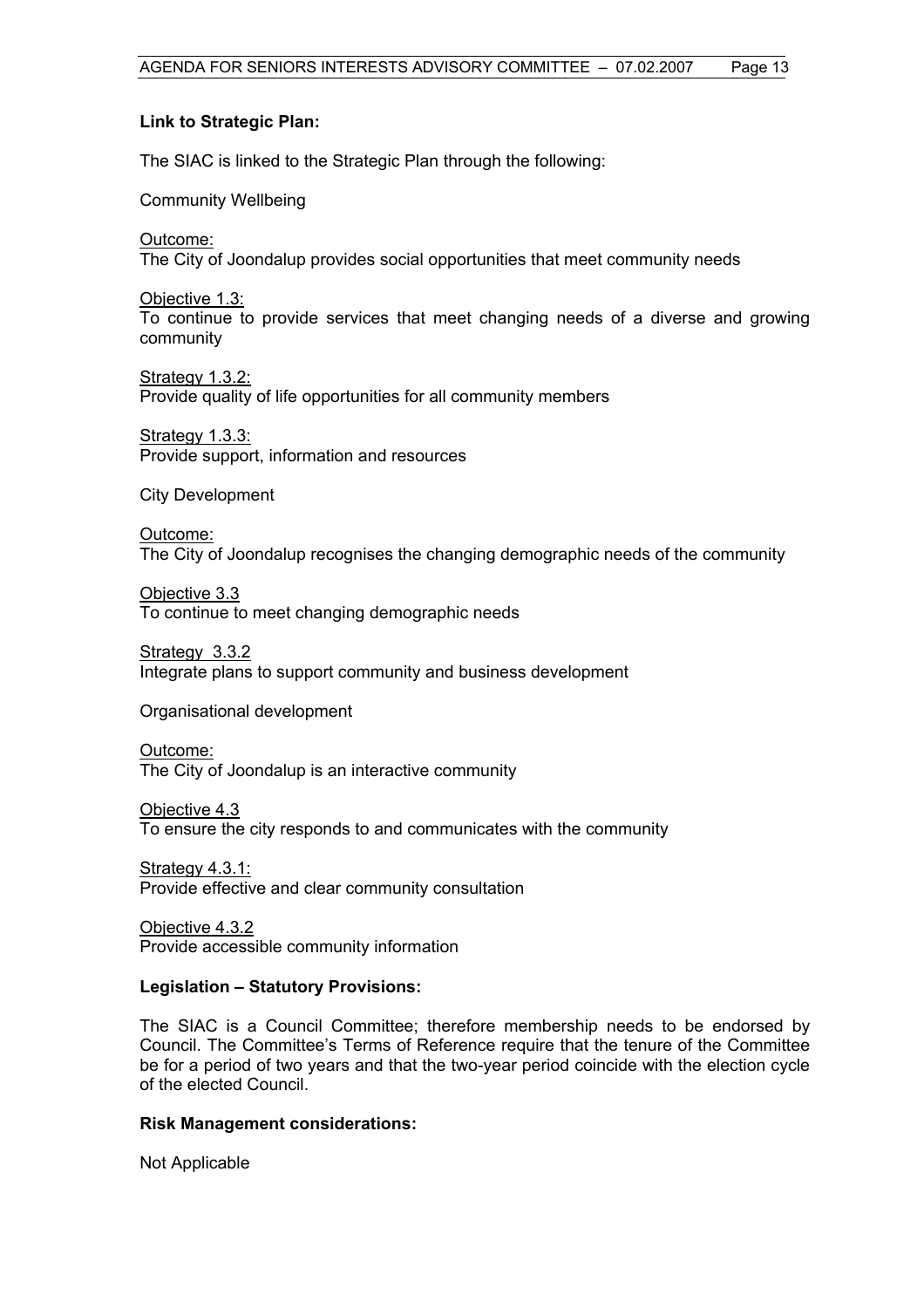# **Policy implications:**

Not Applicable

# **Financial/Budget Implications:**

Not Applicable

# **Regional Significance:**

Not Applicable

# **Sustainability implications:**

Not Applicable

# **Consultation:**

Not Applicable

# **COMMENT**

It is expected that nominations will be received from people in the "industry" who are well informed, and have a sound understanding of the myriad issues impacting upon seniors.

# **ATTACHMENTS**

Attachment 1 – Seniors Interests Advisory Committee Terms of Reference

Attachment 2 – Committee member letter of resignation

Attachment 3 – Seniors Interests Advisory Committee vacancy advertisement

# **VOTING REQUIREMENTS**

Simple Majority

# **RECOMMENDATION**

**That the Seniors Interests Advisory Committee NOTES the information provided about the "industry representative" vacancy and the process to be undertaken to fill that vacancy.** 

Appendix 2 refers